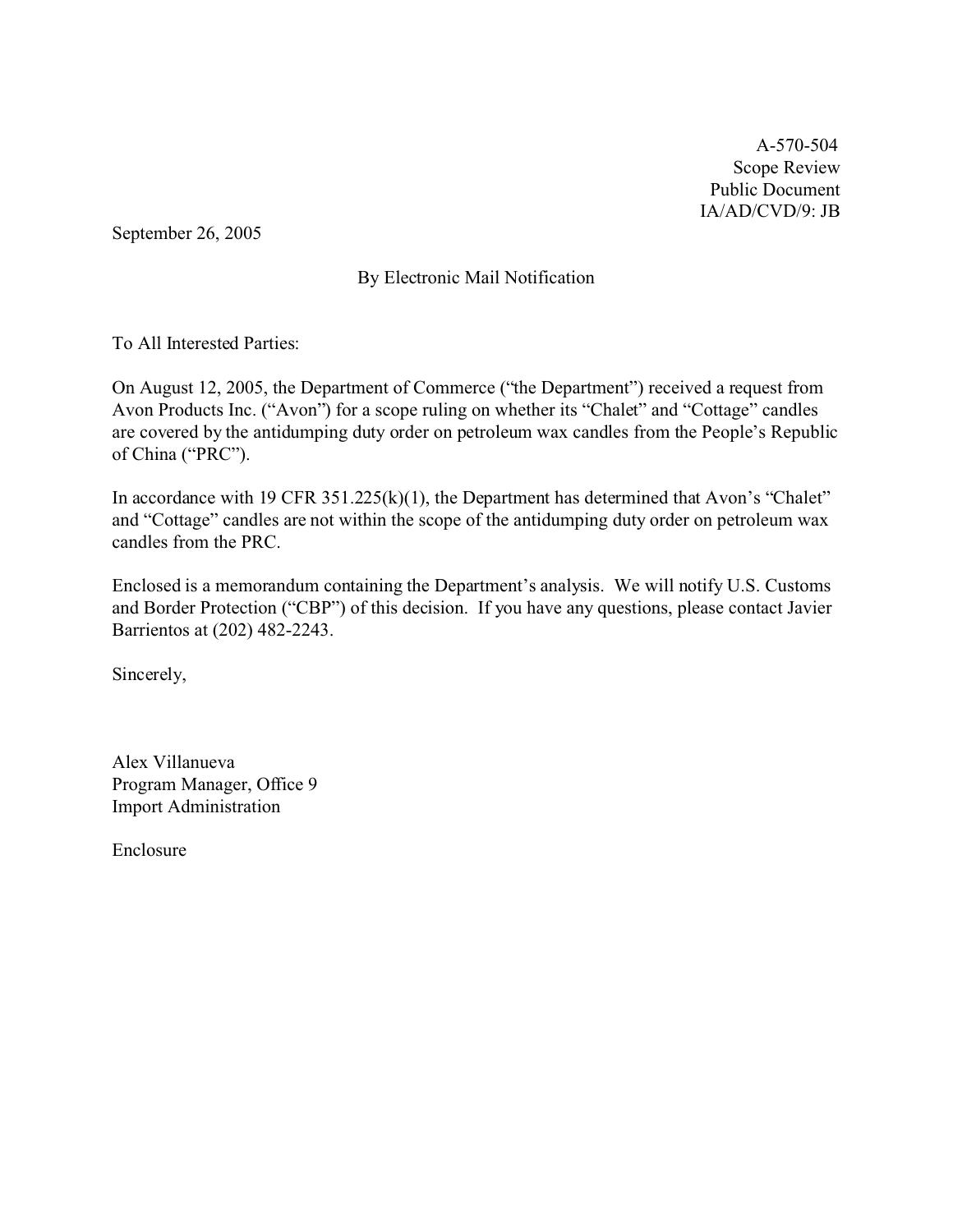A-570-504 Scope Review Public Document IA/AD/CVD/9: JB

| <b>MEMORANDUM FOR:</b> | Holly A. Kuga<br><b>Acting Deputy Assistant Secretary</b><br>for Import Administration                                                        |
|------------------------|-----------------------------------------------------------------------------------------------------------------------------------------------|
| FROM:                  | James C. Doyle<br>Office Director<br>AD/CVD Operations, Office IX                                                                             |
| <b>SUBJECT:</b>        | Final Scope Ruling: Antidumping Duty Order on Petroleum Wax<br>Candles From the People's Republic of China (A-570-504);<br>Avon Products Inc. |

#### **Summary**

On August 12, 2005, the Department of Commerce ("the Department") received a request from Avon Products Inc. ("Avon") for a scope ruling to determine whether its "Chalet" and "Cottage" candles are included within the scope of the antidumping duty order on petroleum wax candles from the People's Republic of China ("PRC"). *See* Antidumping Duty Order: Petroleum Wax Candles from the People's Republic of China, 51 FR 30686 (August 28, 1986) ("Order"). In accordance with 19 CFR 351.225(k)(1), the Department finds that Avon's "Chalet" and "Cottage" candles are not within the scope of the Order.<sup>1</sup>

#### **Background**

On August 12, 2005, the Department received a letter from Avon requesting a scope ruling on its "Chalet" and "Cottage" candles that, according to Avon, are intended for sale during the Christmas holiday season. The National Candle Association (the "NCA") did not provide comments on Avon's scope ruling request. Avon did not submit any additional comments.

#### **Avon's Scope Request**

Avon argues that its "Chalet" and "Cottage" candles qualify for the July 1987 novelty candle exception<sup>2</sup> because the candles are shaped in the form of an identifiable object. Further, Avon

 $<sup>1</sup>$  The Department has developed an internet website that allows interested parties to access prior scope</sup> determinations regarding the Order. This website lists all scope determinations from 1991 to the present. It can be accessed at [http://ia.ita.doc.gov/download/candles-prc-scope/index,](http://ia.ita.doc.gov/download/candles-prc-scope/,) and will be updated periodically to include newly issued scope determinations.

<sup>&</sup>lt;sup>2</sup> See page 4 of this memorandum below for further details of the July 1987 novelty candle exception.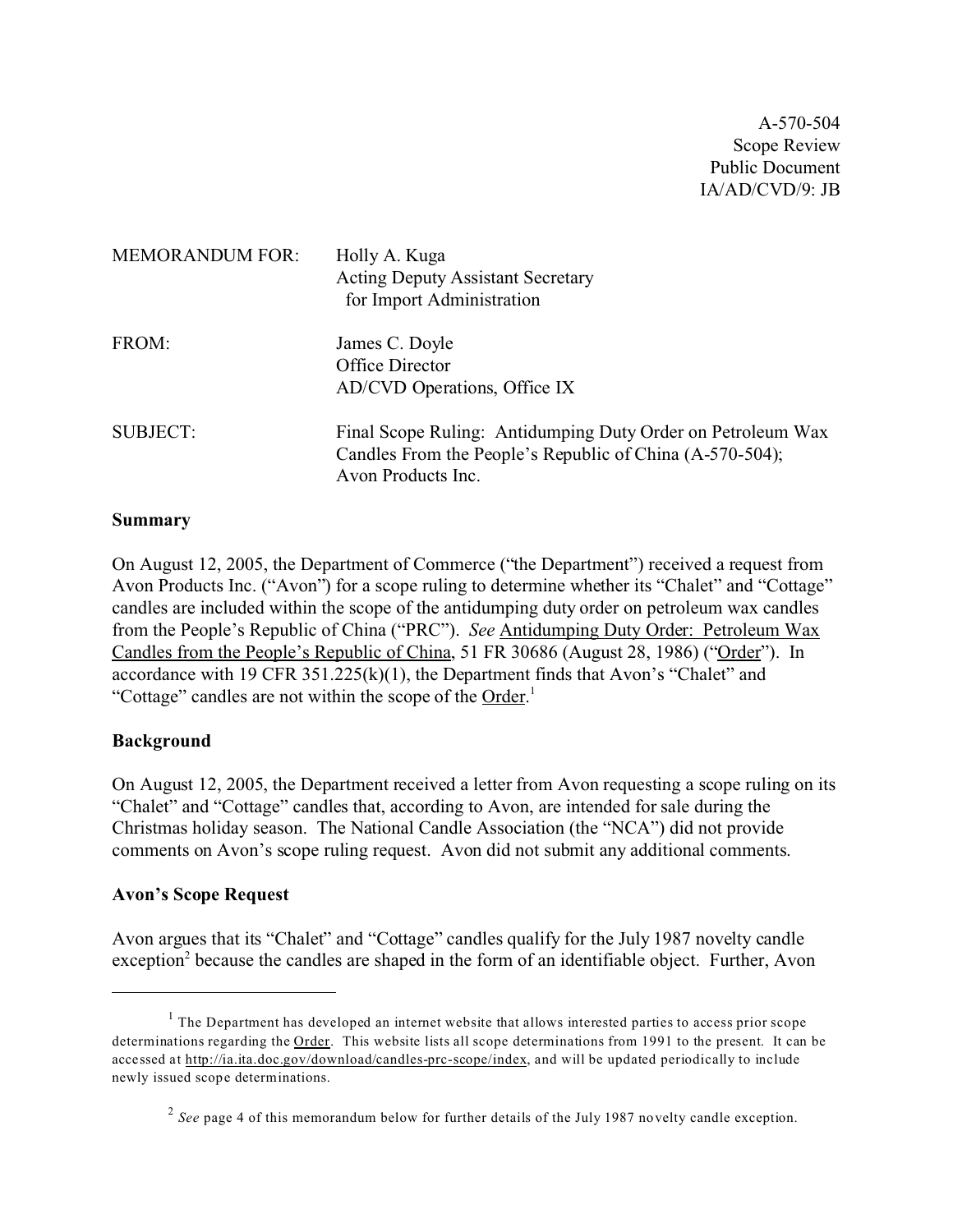argues that these candles qualify to be excluded from the scope of the Order pursuant to 19 CFR 351.225(k)(1) and the novelty candle exception of the September 21, 1987 Customs Information Exchange (" $CIE$ ") scope determination.<sup>3</sup> Avon provided samples of the candles for the Department's review.

Avon's "Chalet" and "Cottage" candles are made from petroleum wax and feature a single top wick. The "Chalet" is approximately 4" in height, 4" in width and 2" in depth, with two brick chimneys, eaves, and a bluish grey roof which is covered with snow. The "Cottage" measures approximately 4" in height, 3" in width and 3" in depth, with a brick chimney, eaves, and brown roof which is covered with snow. These candles are classified under Harmonized Tariff Schedule of the United States (HTSUS) item number 3406.00.0000.

Avon argues that the candles at issue are each a three dimensional candle molded in the shape of an identifiable object; one is shaped as a chalet while the other is shaped as a cottage. Avon states that both the "Chalet" and "Cottage" candles contain such details as "doors," "windows," "window treatments" which are visible from the outside, distinctive "slate" or "thatched" shaped "over hanging roofs" and "brick chimneys." According to Avon, each is also appropriately painted (i.e., brown or slate bluish gray roofs) as one would envision the particular object to be painted. Avon explains that, the "Chalet" candle also has three dimensional verandas outside the two second-story windows and incorporates features such as "brick and lumber" construction. The "Cottage" candle has three dimensional "awnings" over the "windows" and incorporates features such as exposed "beam eaves" and a paneled front "door." In addition, Avon argues that each candle is intended for sale during the Christmas holiday season, as each has "snow" all around and on the "roof" and "fur tree" or "bushes." According to Avon, it is plainly evident that each candle replicates a readily identifiable object when viewed from the top and all sides.

Thus, Avon argues that its candles are in the shape of identifiable objects, possess characteristics that are associated with the Christmas holiday, and therefore, are outside of the scope of the Order.

# **NCA Comments**

The NCA did not submit comments regarding Avon's scope ruling request.

#### **Legal Framework**

The regulations governing the Department's antidumping scope determinations are found at 19 CFR 351.225. On matters concerning the scope of an antidumping duty order, the Department first examines the descriptions of the merchandise contained in the petition, the initial investigation, and the determinations of the Secretary (including prior scope determinations) and the U.S. International Trade Commission ("ITC"). This determination may take place with or without a formal inquiry. If the Department determines that these descriptions

 $3$  In <u>CIE</u>, the Department narrowly limited the novelty candle exception to figurine candles, candles shaped in the form of identifiable objects, and candles specifically designed for and used only in connection with the holiday season. *See* Customs Information Exchange, CIE N212/85, September 21, 1987.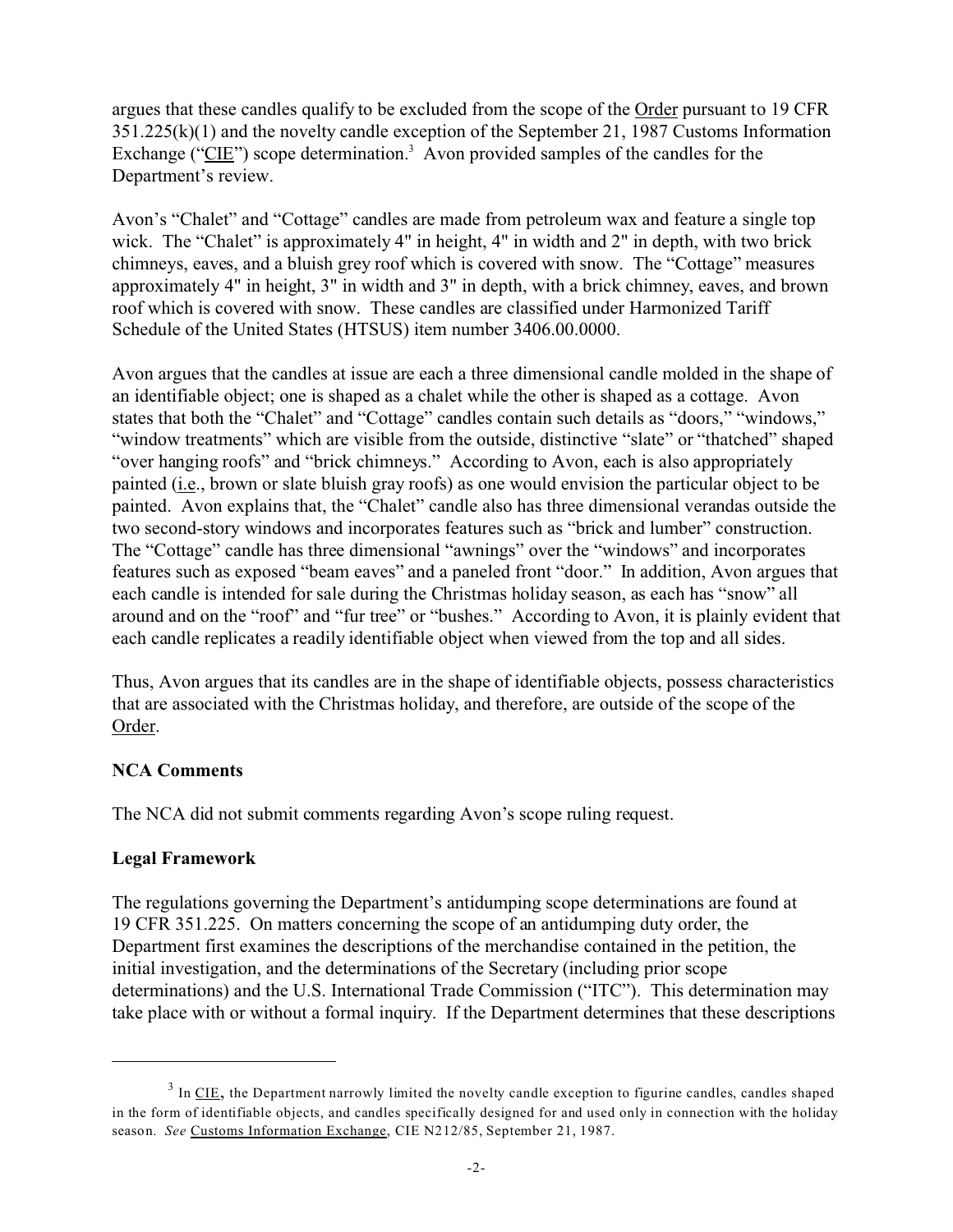are dispositive of the matter, the Department will issue a final scope ruling as to whether or not the subject merchandise is covered by the order. See 19 CFR  $351.225(k)(1)$ .

Conversely, where the descriptions of the merchandise are *not* dispositive, the Department will consider the five additional factors set forth at 19 CFR 351.225(k)(2). These criteria are: (1) the physical characteristics of the merchandise; (2) the expectations of the ultimate purchasers; (3) the ultimate use of the product; (4) the channels of trade in which the product is sold; and (5) the manner in which the product is advertised and displayed. The determination as to which analytical framework is most appropriate in any given scope inquiry is made on a case-by-case basis after consideration of all evidence before the Department.

In the instant case, the Department has evaluated Avon's request in accordance with 19 CFR  $351.225(k)(1)$  and finds that the descriptions of the products contained in the petition, the initial investigation, and the determinations of the Secretary (including prior scope determinations) and the ITC are dispositive with respect to Avon's "Chalet" and "Cottage" candles. Therefore, for these candles, the Department finds it unnecessary to consider the additional factors set forth at 19 CFR 351.225(k)(2).

Documents and parts thereof from the underlying investigation that the Department deemed relevant to this scope ruling were made part of the record of this determination and are referenced herein. Documents that neither the Department nor the parties placed on the record do not constitute part of the administrative record for this scope determination.

In its petition of September 4, 1985, the NCA requested that the investigation cover:

{c}andles {which} are made from petroleum wax and contain fiber or paper-cored wicks. They are sold in the following shapes: tapers, spirals, and straight-sided dinner candles; rounds, columns, pillars; votives; and various wax-filled containers. These candles may be scented or unscented ... and are generally used by retail consumers in the home or yard for decorative or lighting purposes.

See Antidumping Petition (September 4, 1985), at 7.

The Department defined the scope of the investigation in its notice of initiation. This scope language carried forward without change through the preliminary and final determinations of sales at less than fair value and the eventual antidumping duty order:

{c}ertain scented or unscented petroleum wax candles made from petroleum wax and having fiber or paper-cored wicks. They are sold in the following shapes: tapers, spirals, and straight-sided dinner candles; rounds, columns, pillars, votives; and various wax-filled containers.

See Petroleum Wax Candles from the People's Republic of China: Initiation of Antidumping Duty Investigation, 50 FR 39743 (September 30, 1985); Petroleum Wax Candles from the People's Republic of China: Preliminary Determination of Sales at Less Than Fair Value, 51 FR 6016 (February 19, 1986); Petroleum Wax Candles from the People's Republic of China: Final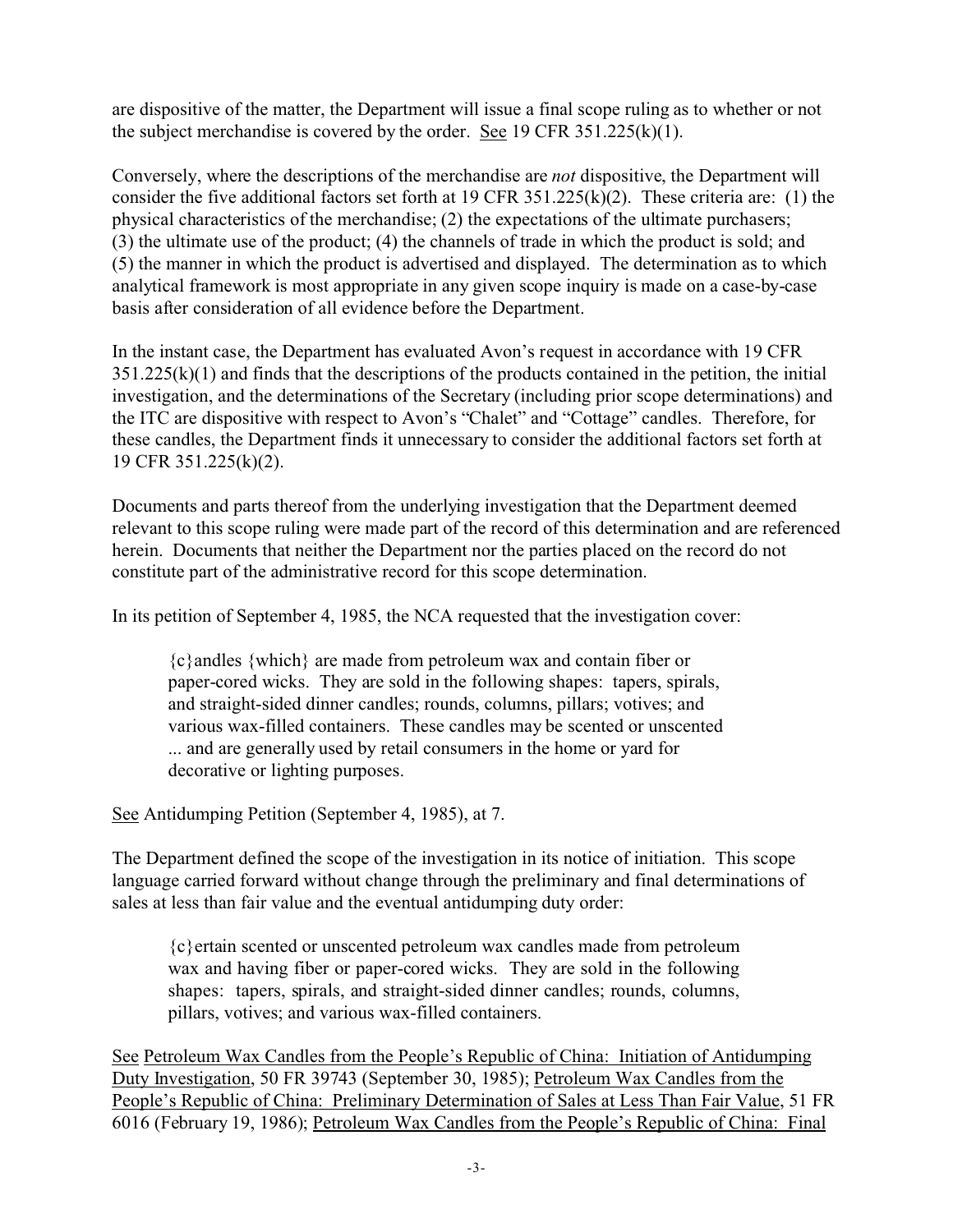Determination of Sales at Less Than Fair Value, 51 FR 25085 (July 10, 1986) ("Final Determination"); and Order.

The ITC adopted a similar definition of the "like product" subject to its determinations, noting that the investigations did not include "birthday, birthday numeral and figurine type candles." See Candles from the People's Republic of China: Determination of the Commission in Investigation No. 731-TA-282 (Final), Publication 1888 (August 1986) ("ITC Determination"), at 4, note 5, and A-2.

Also of relevance to the present scope inquiry is the Department's instructions to the U.S. Customs Service (now renamed U.S. Customs and Border Protection ("CBP")) (see Letter from the Director, Office of Compliance, to Burditt, Bowles & Radzius, Ltd., July 13, 1987 ("CBP Notice") issued in connection with a July 1987 scope determination concerning an exception from the Order for novelty candles, which states:

The Department of Commerce has determined that certain novelty candles, such as Christmas novelty candles, are not within the scope of the antidumping duty order on petroleum-wax candles from the People's Republic of China (PRC). Christmas novelty candles are candles specially designed for use only in connection with the Christmas holiday season. This use is clearly indicated by Christmas scenes and symbols depicted in the candle design. Other novelty candles not within the scope of the order include candles having scenes or symbols of other occasions (*e.g.*, religious holidays or special events) depicted in their designs, figurine candles, and candles shaped in the form of identifiable objects (*e.g.*, animals or numerals).

# See CBP Notice (*emphasis added*).

In November 2001, the Department changed its practice on the issue of candle shapes. See Final Scope Ruling – Antidumping Duty Order on Petroleum Wax Candles From the People's Republic of China (A-570-504); J.C. Penney (November 9, 2001) ("J.C. Penney Ruling"). In this ruling, the Department reviewed the text of the scope of the Order, beginning with the text of the first sentence of the scope which covers " $\{c\}$  ertain scented or unscented petroleum wax candles made from petroleum wax and having fiber or paper-cored wicks." See Order. The text following this broad inclusive sentence provides a list of shapes; this list is not modified by any express words of exclusivity. The result of our prior practice of not including within the scope of the Order candles of a shape other than those specifically listed in the Order was inconsistent with the fact that the candles were "scented or unscented petroleum wax candles made from petroleum wax and having fiber or paper-cored wicks."<sup>4</sup> In the J.C. Penney Ruling, the Department determined to revise this practice because it had the effect of narrowing the broad

<sup>&</sup>lt;sup>4</sup> See, e.g., Final Scope Ruling - Antidumping Duty Order on Petroleum Wax Candles From the People's Republic of China (A-570-504); Endar Corp. (January 11, 2000) ("Endar") (where the Department found a "dragonfly" candle, in the shape of a rough-hewn stone with a dragonfly carved on top, not within scope because it is of a shape not listed by the scope), and Final Scope Ruling – Antidumping Duty Order on Petroleum Wax Candles From the People's Republic of China (A-570-504); American Drug Stores, Inc. (March 16, 1998) (where the Department found a sphere or ball-shaped candle not within scope because it is a shape not listed by the scope).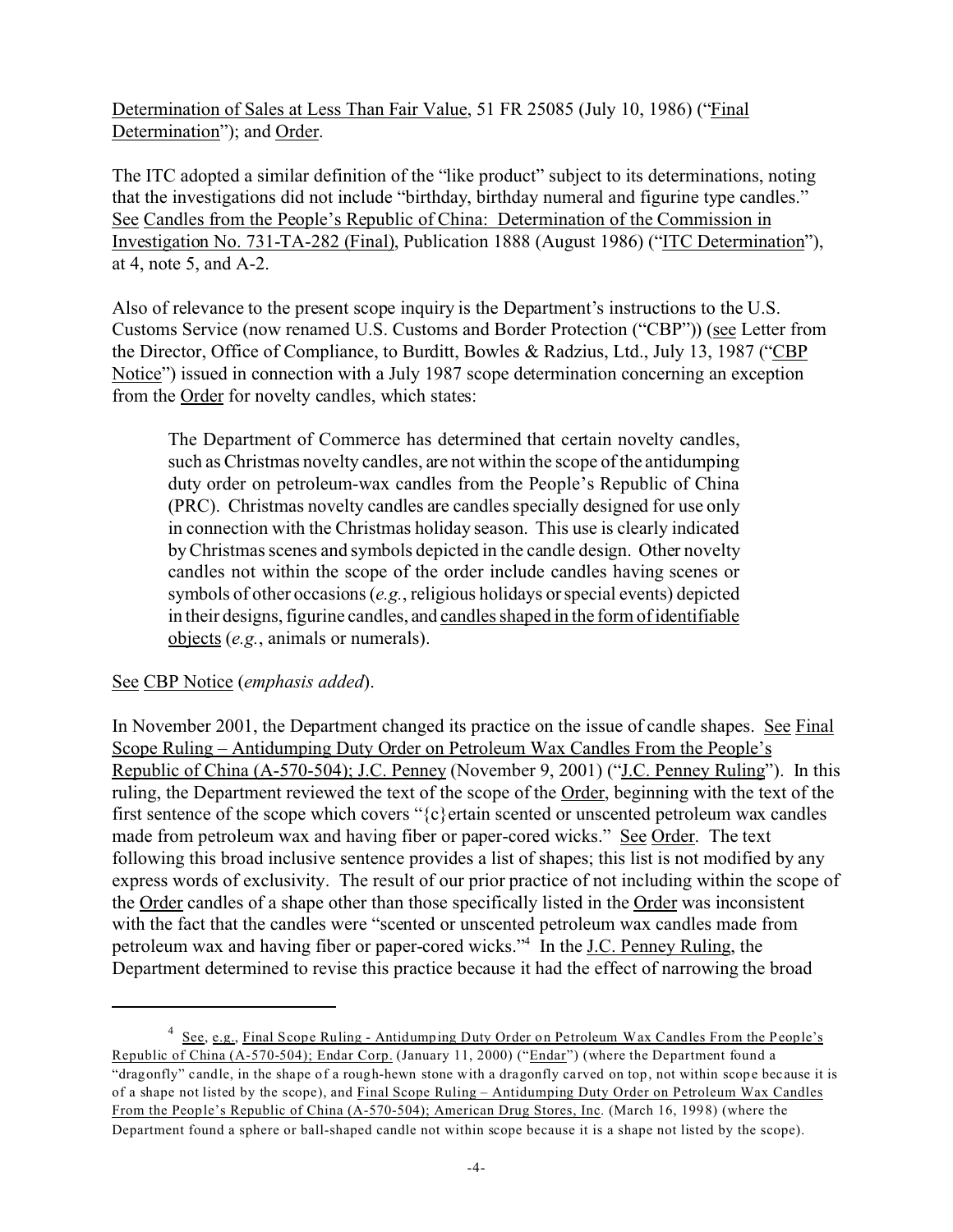coverage of the first sentence of the Order's scope. The list of shapes in the second sentence of the Order's scope does not provide a textual basis for such a narrowing of the coverage of the first sentence of the Order's scope. Accordingly, to give full effect to the first sentence of the inclusive language of the scope, the Department now will normally evaluate whether candles of a shape not listed by the inclusive language of the Order's scope are scented or unscented petroleum wax candles made from petroleum wax and having fiber or paper-cored wicks.

This approach of evaluating such candles in light of the entire text of the Order's scope is in keeping with the opinion of the Court of International Trade ("CIT"), noting that a better approach in scope rulings is to avoid subjective issues of intent and, instead, look to the petition's language to determine whether the class or kind of merchandise at issue was expressly included. Duferco Steel, Inc. v. United States, 146 F. Supp. 2d 913 (May 29, 2001) ("Duferco Steel"). Such an approach is a departure from past CIT precedent that required the Department to give ample deference to the petitioner's intent when examining a petition's description of the subject merchandise. See, e.g., Torrington Co. v. United States, 995 F. Supp. 117, 121 (CIT 1998).

Although the specific scope decision in Duferco Steel has been overturned by the United States Court of Appeals of the Federal Circuit ("CAFC") in Duferco Steel, Inc. v. United States, 296 F.3d 1087 (Fed. Cir. 2002) ("Duferco Steel II"), we do not believe that the CAFC's decision undermines the Department's decision in the J.C. Penney Ruling. The plain language of the scope of the Order clearly states "{c}ertain scented or unscented petroleum wax candles made from petroleum wax and having fiber or paper-cored wicks . . . sold in the following shapes: tapers, spirals, and straight-sided dinner candles; rounds, columns, pillars, votives; and various wax-filled containers" are included within the scope of the Order. Thus, the Order offers a descriptive list of the shapes of candles included within the Order, but, as the courts have recognized, there is no requirement that every single product covered must be identified in the scope. More specifically, the CAFC has stated that "the petitions that led to the issuance of the order did not need to specifically identify the {product} in order to cover {it}; our precedent, to say nothing of the regulations, makes clear that neither a petition nor an antidumping or countervailing duty order requires that level of specificity."<sup>5</sup> The CAFC further stated "{a}s a matter of law, a petition need not list the entire universe of products . . . in order {for the petition} to cover those products."<sup>6</sup> Thus, as applied to this **Order**, there is no requirement, nor is it possible, for all the shapes of candles to be listed.<sup>7</sup> In fact, if the list were exhaustive, there would have been no need for the Department to determine whether any other candle that was not explicitly listed as a shape fell within the scope of the Order. However, the Department did render the novelty candle exception that offered a narrowly construed exception, leaving all other petroleum wax candles from the PRC covered by the Order.

 $^6$  <u>Id</u>.

 $5$  Novosteel SA v. United States, 284 F.3d 1261, 1264 (Fed. Cir. 2002).

<sup>&</sup>lt;sup>7</sup> See Petroleum Wax Candles from China, USITC Pub. No. 3226 Investigation No. 731-TA-282 (Review) (August 1999) ("USITC Pub. No. 3226"), at 18 ("Candles come in a wide variety of shapes and sizes. Major U.S. candle manufacturers reportedly will offer 1,000 to 2,000 varieties of candles in their product lines.").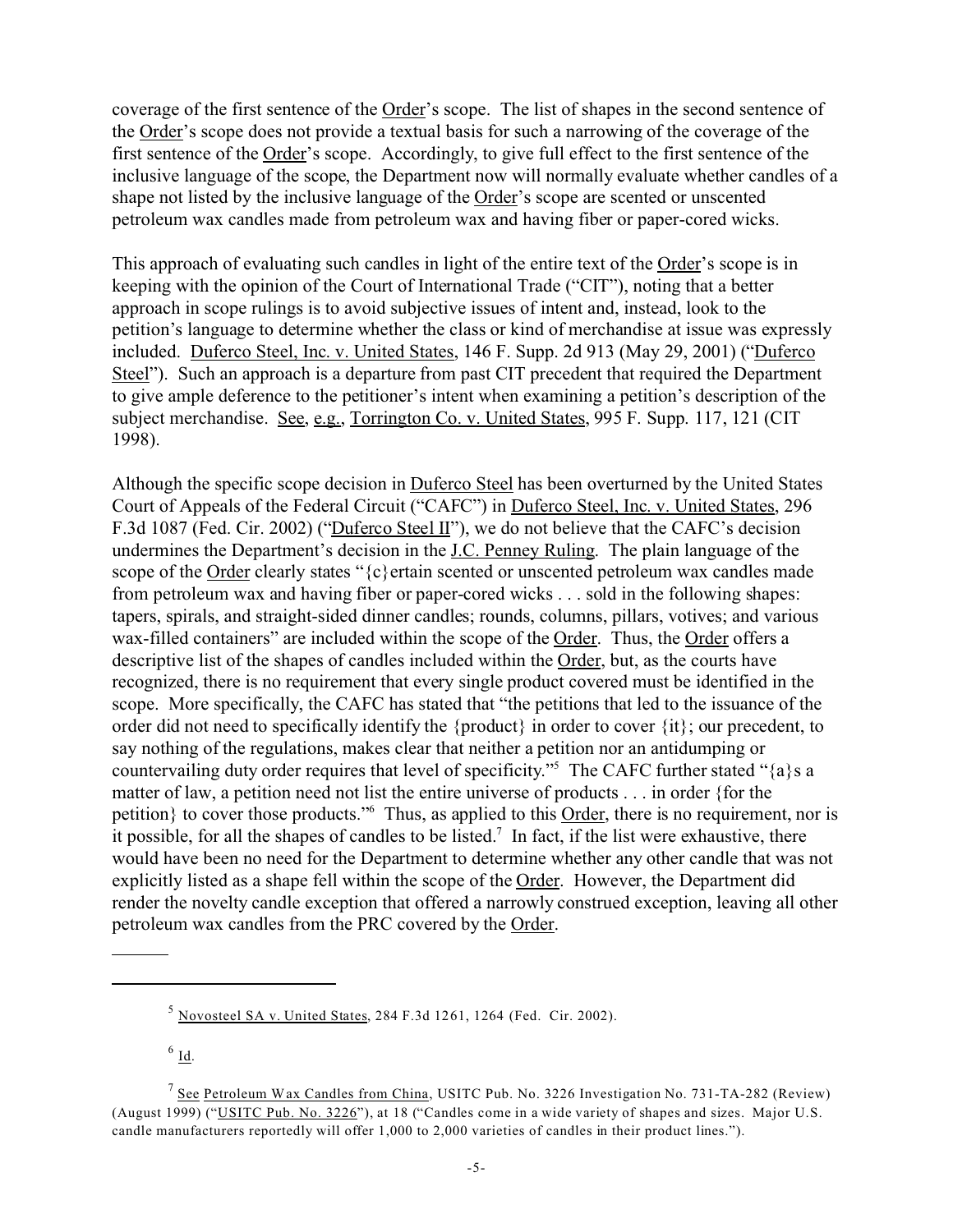If the Department determines that the candle is made from petroleum wax and has a fiber or paper-cored wick, but the candle possesses characteristics set out in the CBP Notice, it will not fall within the scope of the Order. In order for a candle to qualify for this exception, the characteristic which is claimed to render it a novelty candle (i.e., the shape of an identifiable object or a holiday-specific design) should be easily recognizable. Specifically, among other determining factors, the Department will examine whether the characteristic is identifiable from most angles and whether or not it is minimally decorative, e.g., small and/or singularly placed on the candle. If the identifiable object or holiday-specific design is not identifiable from most angles, or if the design or characteristic is minimally decorative, the Department may determine that the candle is included within the scope of the Order. See J.C. Penney Corp. Ruling; Final Scope Ruling – Antidumping Duty Order on Petroleum Wax Candles From the People's Republic of China (A-570-504); San Francisco Candle Co. (Feb. 12, 2001) ("SFCC"); and Endar. If a candle does not possess the characteristics set out in the July 1987 novelty candle exception, and it is a scented or unscented candle having fiber or paper-cored wick, the Department will determine that the candle is within the scope of the Order.

# **Analysis**

With respect to the instant request, we find that for the reasons outlined below, Avon's candles are not within the scope of the Order. Even though these candles are petroleum wax candles with a fiber or paper-cored wick, they are in the shape of identifiable objects which would qualify these candles for exclusion from the Order under the July 1987 novelty exception. Because we find these candles to not be included within the scope of the Order on the basis that these candles are identifiable objects, we are not addressing Avon's argument that each is intended for sale during the Christmas holiday season.

We agree with Avon's argument that its candles are in the shape of identifiable objects, and therefore, should not be included within the scope of the Order. Pursuant to the Department's change in practice, as described in the J.C. Penney Scope Ruling, if a candle is not in a shape specifically listed as excluded from the scope of the Order, it will not automatically be excluded from the scope of the Order. See J.C. Penney Scope Ruling. Instead, the Department will normally evaluate whether the candle is a scented or unscented petroleum wax candle made from petroleum wax and having a fiber or paper-cored wick. Avon's candles are petroleum wax candles with a wick.<sup>8</sup> Therefore, we must evaluate whether the other characteristics of these candles render them outside the scope of the Order pursuant to the novelty candle exception detailed in the CBP Notice and our interpretation set forth in the J.C. Penney Scope Ruling.

Based on information provided by Avon, we examined whether these candles are in the shape of identifiable objects: "Chalet" and "Cottage." We find that these candles are in the shape of a "Chalet" or "Cottage" when viewed from most angles. These candles appear to be formed from a single molding process, with the intricate details formed as part of the molding process and not etched. These details include doors, windows, distinctive slate or thatched shaped over hanging roofs, and brick chimneys for both candles. For the "Chalet" candle, this further includes verandas and a brick and lumber construction. For the "Cottage" candle, this further includes

<sup>8</sup> Avon's did not specify what type of wick is used in its "Chalet" and "Cottage" candles.